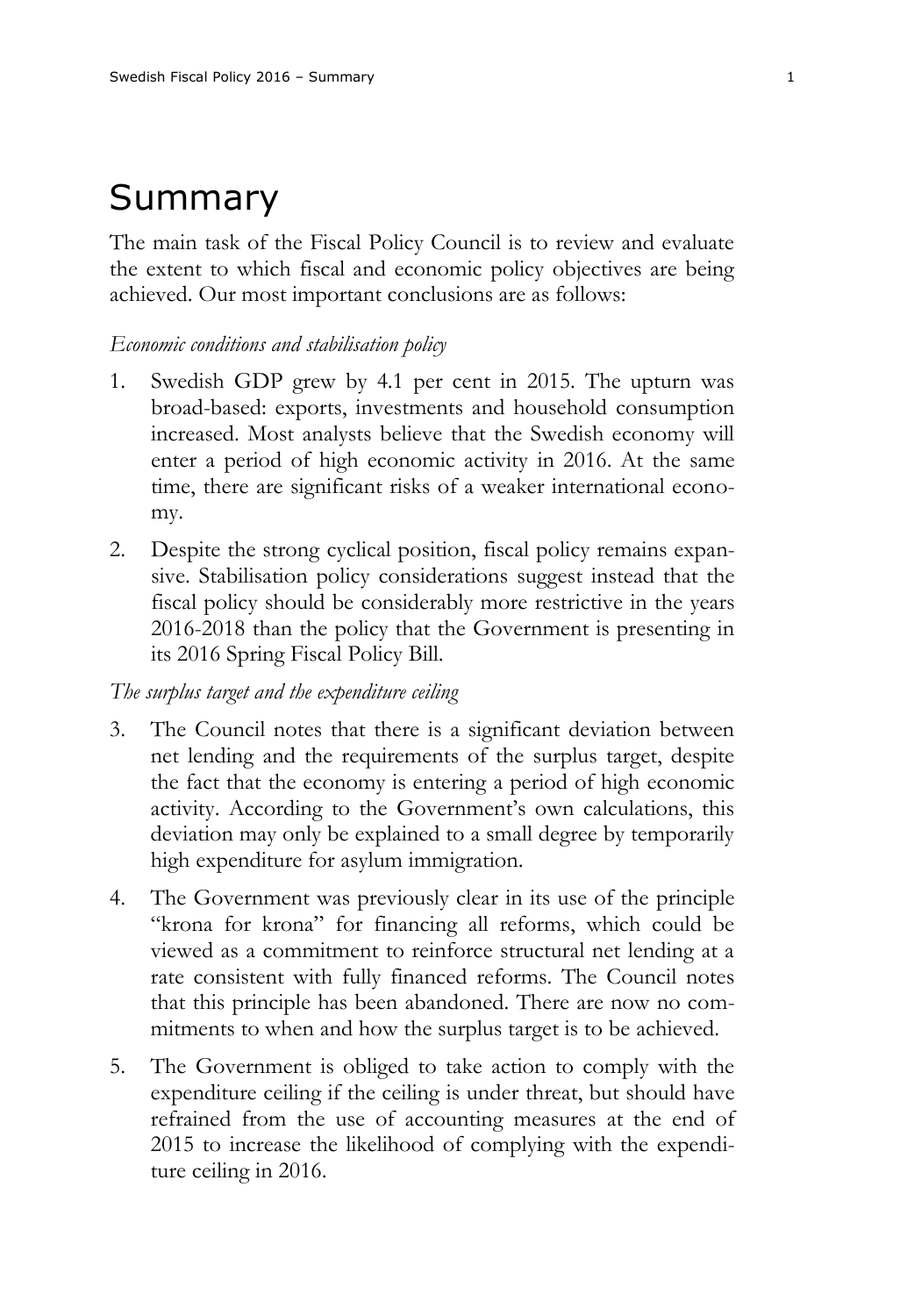- 6. There are worrying developments in several expenditure areas. This includes, but is not limited to, the cost of asylum immigration. Health insurance expenditure is rising rapidly. Expenditure on assistance compensation has been increasing steadily for a long time. There are a number of deficiencies in the structure of the system that have been thoroughly investigated and are well known. We believe that a comprehensive reform of the assistance system is needed in order to slow down this expenditure trend.
- 7. The Government has not presented any arguments against active budgetary consolidation measures, even though there is a deviation from the surplus target. Nor is there any commitment to finance unforeseen increases in expenditure or reforms. All in all, this is a breach of the fiscal framework.

# *Follow-up of the surplus target*

8. Viewed in the long term, the surplus target has not been achieved. This indicates that the system of following up on and resolving deviations is not working. If the surplus target is lowered, it is even more important that it is reached. Deficiencies in the follow-up should be rectified as a matter of urgency.

# *Long-term sustainability*

- 9. The retirement age needs to be raised gradually in order for public finances to be sustainable in the long term and generate acceptable pensions. The custom of retiring at the age of 65 needs to be changed.
- 10. Unless integration of newly arrived immigrants into the labour market is improved, asylum immigration will be an additional long-term burden on public finances.

# *Employment and unemployment*

11. The Council believes that the Government will not achieve its target of the lowest unemployment rate in the EU by the year 2020. The main reason for this assessment is the fact that youth unemployment among students, for institutional reasons, repre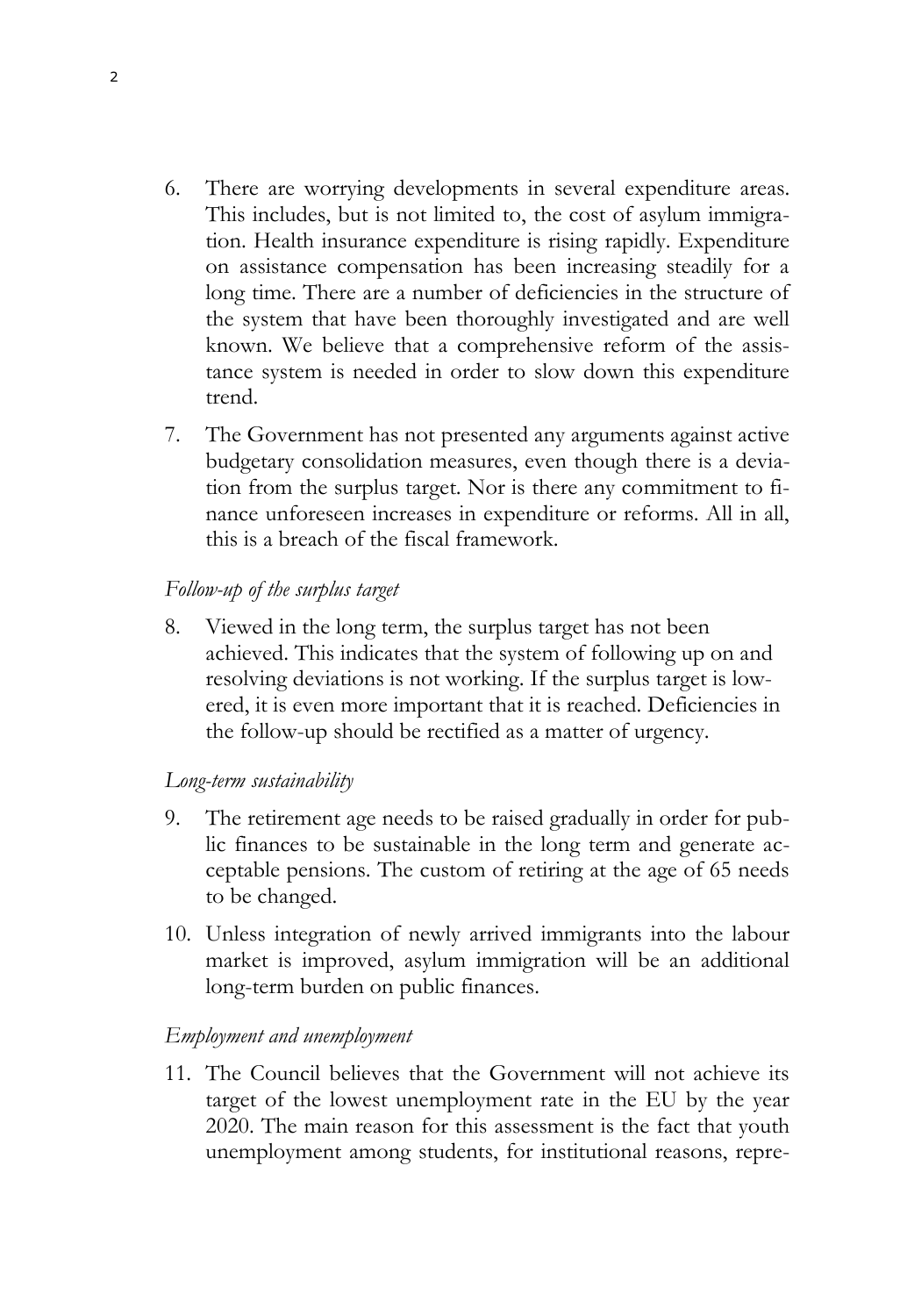sents a comparatively high proportion of unemployment in Sweden.

- 12. In the 2015 report we highlighted the risks of the conflicts in targets that exist between the Government's unemployment targets and other economic policy targets. The risk that, for example, credit-financed fiscal stimuli will cause the economy to overheat is a genuine one, as the government has stated that the unemployment target will guide economic policy.
- 13. The Council believes that it would be better for the Government to reformulate its unemployment target in the form of separate targets for different groups. Examples of such targets are a target to improve integration into the labour market for asylum immigrants, a target for quicker entry into the labour market for young people and a target for a gradual increase in the retirement age.

## *Asylum immigration and integration into the labour market*

- 14. Asylum immigration was exceptionally high in 2015. Available evidence tells us that it will take a long time for new arrivals to find work. A particular concern is the high level of unemployment and what is by Swedish standards a very low level of employment among people born in Africa and Asia. This situation has not improved despite the strong economic recovery in recent years.
- 15. We agree with the Government that the high level of asylum immigration justifies educational initiatives, increased labour market initiatives and more subsidised employment. We do, however, believe that it is also necessary to stimulate the creation of more jobs with low requirements of qualifications in both private and public sectors. New forms of employment with lower wages may be a tool to stimulate such a trend.
- 16. Lower starting wages will probably have little effect on overall employment, but the effects may be greater for weak groups. We believe that there is little risk that a deviation from current minimum wage levels will spill over into lower wages for other groups.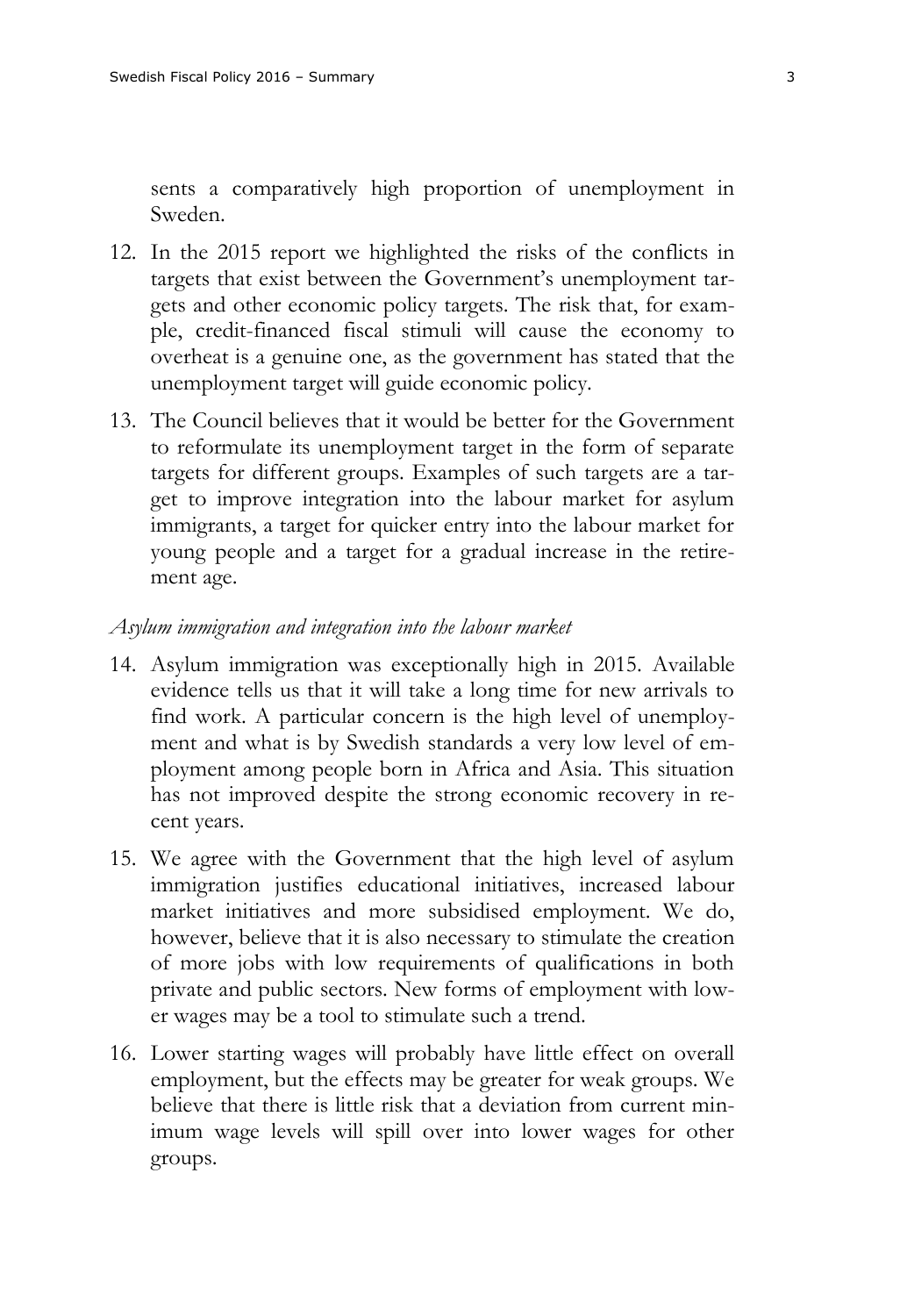17. Wage setting is a matter for the social partners. The Council does, however, believe that the Government should urgently appoint a commission of experts charged with the task of supporting the social partners in their work to improve labour market integration and to draw up other proposals for measures to facilitate the transition of new immigrants into the labour market.

## *The housing market*

- 18. It is unclear whether the measures to dampen the housing price trend and household indebtedness - mortgage requirements and debt ratio ceiling - will be appropriate and sufficient to create the conditions for a stable and long term sustainable development. Other measures, e.g. limitations in interest deductions and an increased property charge ceiling, should not be discounted.
- 19. The Council has commissioned an analysis of the effects of limiting interest rate deductions and increasing the property charge ceiling. This analysis shows that the effects on disposable income of a limitation in the interest deduction are small and primarily increasing with income. An increase in the property charge ceiling has an even clearer progressive distribution profile.

## *Income distribution and economic equality between women and men*

- 20. Between 1995 and 2014 income rose in all segments of the income distribution, while at the same time income differences showed a rising trend. The biggest increase in income differences took place between 2007 and 2010. Households with income below the median then had a poorer trend than other income groups, while the very highest incomes rose significantly. The percentage of people in absolute poverty has remained approximately constant since 2007, while the percentage of people in relative poverty has increased substantially during the same period.
- 21. The Council has performed a review of the Government's appendices on economic equality to the Budget Bills for 1989- 2016. It is our assessment that they provide a good description of the distribution of economic resources between women and men. The Council does, however, believe that the analysis in the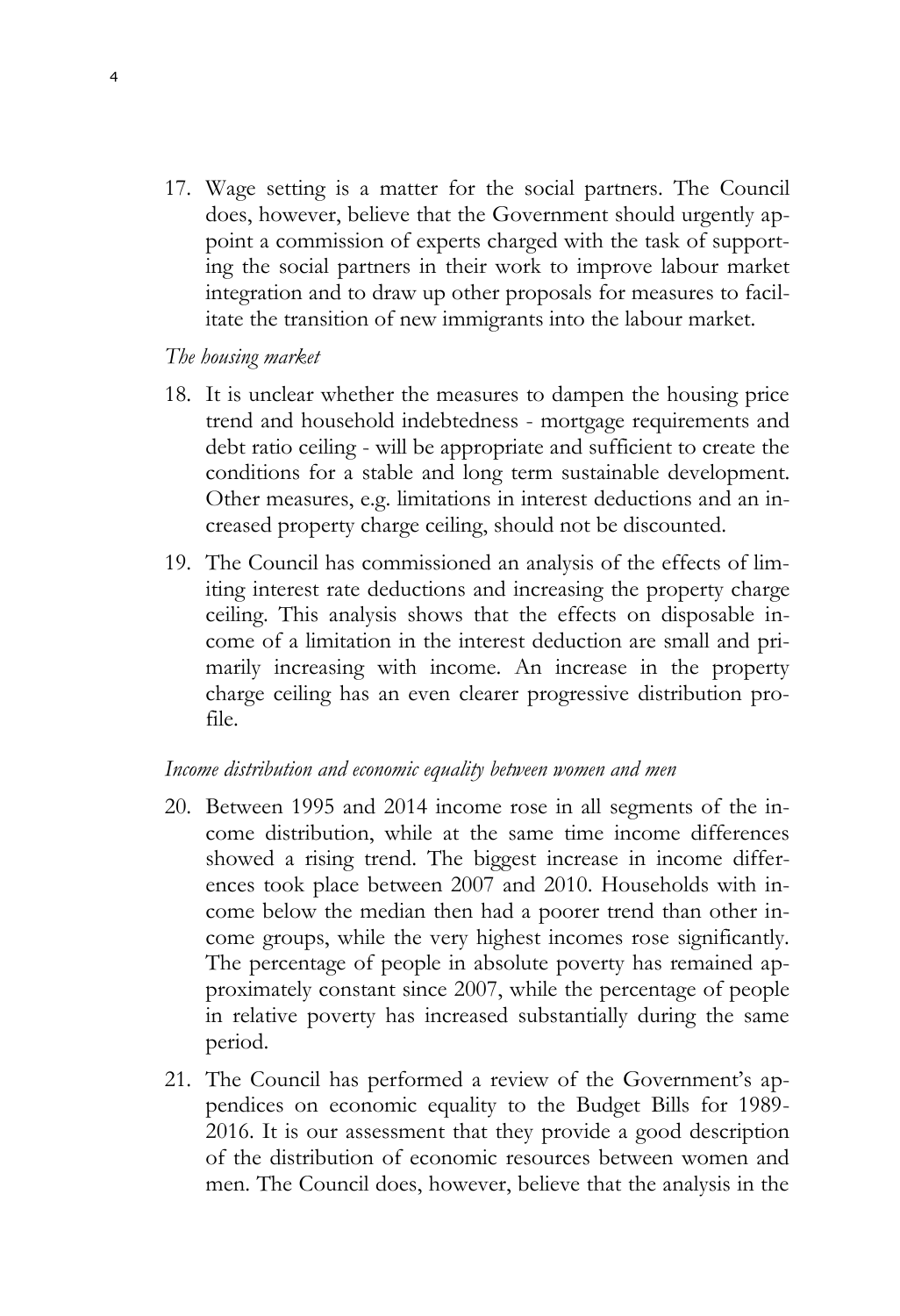appendices can be developed. The Government should specify time-based targets for economic equality and regularly evaluate the policy pursued towards these targets.

### *Infrastructure*

- 22. In last year's report the Council discussed the economic significance of the transport infrastructure and the obvious shortcomings in the system for prioritising between different projects. We suggested that a framework for decisions on infrastructure should be introduced. The objective of a framework should be to clarify the economic deliberations without restricting the political power of decision. Despite the importance of this area of policy, the Budget Bill for 2016 does not contain any discussions of such a framework.
- 23. It has been suggested that investments in high-speed railways between Stockholm and Gothenburg/Malmö be financed by loans from the National Debt Office instead of normal public funding. The choice between these forms of financing does not affect net lending, and therefore nor does it affect the surplus target. By contrast, the suggested form of financing would mean that the investment is exempted from the review of expenses and operations involved in a normal budgetary process. The fact that the costs are so high is an argument for more meticulous review, not less.
- 24. The planned investments in high-speed railways are considered to be very unprofitable in economic terms. This is true regardless of how the investments are financed. These investments should therefore not be implemented.

### *Caution in calculations of behavioural effects*

25. When calculating the additional tax revenues generated by proposed tax increases, the Government ignores the fact that weaker incentives have a negative impact on labour supply. Tax income will thus increase by far less than the Government assumes. The Government's reforms are thus partly financed by revenue that most likely will not be realised.